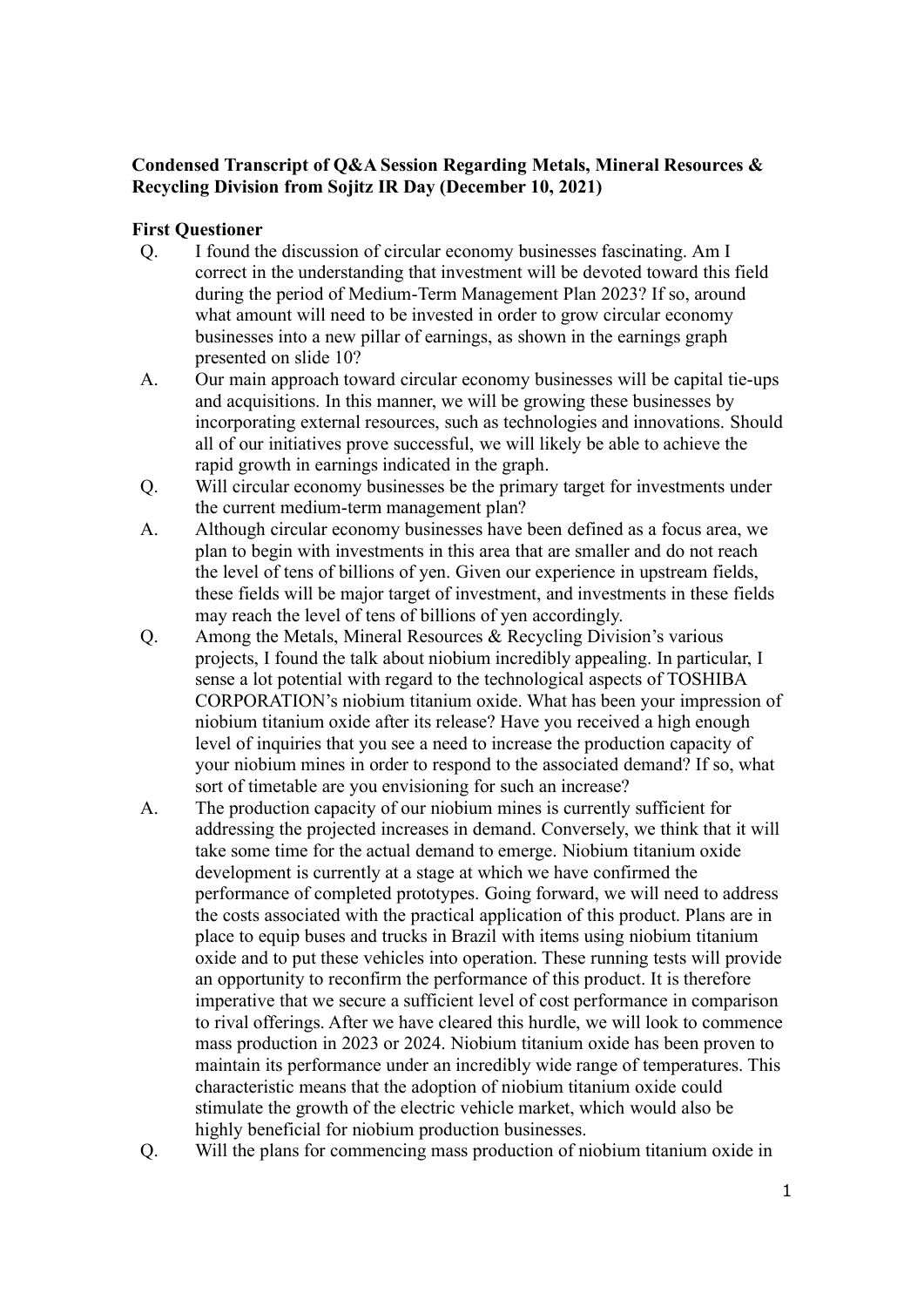2023 or 2024 be more or less cemented in 2022?

A. At the earliest, we could have plans cemented within 2022, but it is possible that a significant amount of time might be required to formulate these plans due to the technological aspects of the endeavor. We started this business three years ago, and we would have normally hoped to have been able to make these plans a little earlier. However, we have been facing obstacles in terms of timing due to our relationship with Toshiba and other partners. Nevertheless, we hope to make plans for mass productions as soon as possible.

## **Second Questioner**

- Q. Slide 9 details the transformation of the Metals, Mineral Resources  $\&$ Recycling Division's business portfolio. It was stated that the division plans to divest from upstream coal interests. However, I also understand that you intend to conduct new investments in upstream interests and recycling businesses during the period of the medium-term management plan. Is it safe to assume that the size of the division's asset portfolio will increase from the current scale of around ¥500.0 billion? I believe that the division will see substantial earnings growth. To what degree to do you expect to expand the size of your asset portfolio?
- A. We are constantly reviewing our portfolio of upstream assets and assessing the possibility of selling assets for projects in which Sojitz's role or the value of holding has been diminished. You also touched upon thermal coal assets. We still have two thermal coal interests, but these assets will be removed from the balance sheet going forward, whether by sale or by the depletion of their resource reserves. At the same time, we are always considering the option of selling coking coal and other non-thermal coal assets. Ideally, we would like to invest in new areas after we have sold such assets. We do not anticipate that these investments will reach the scale of tens of billions of yen; they will probably be smaller. We have already identified one or two new upstream asset investment candidates that we are examining. We look to bring such projects to fruition. Given this approach, we do not expect that the size of our asset portfolio will grow significantly larger than current scale of ¥500.0 billion during the period of the current medium-term management plan.
- Q. You mentioned that you have identified one or two investment candidates. Am I correct in my assumption that you are examining projects in the areas of silicon and titanium that you mentioned earlier?
- A. Yes, we are also examining projects in such areas.
- Q. I suspect that there is a particularly high barrier to entry into circular economy businesses. I understand that Sojitz partnered with TES-AMM JAPAN K.K. in the area of computer disposition. However, there are various other options for these services in the Japanese market, such as ReNet. Will Sojitz's focus be the domestic market, or will you be looking to develop operations in overseas markets where these services have not yet been established?
- A. We will primarily focus on regions where IT technologies have been adopted on a widespread basis. Accordingly, we will be mainly targeting Japan while also looking to develop operations in regions like North America. The TES Group has branches in Japan as well as in other countries, such as China,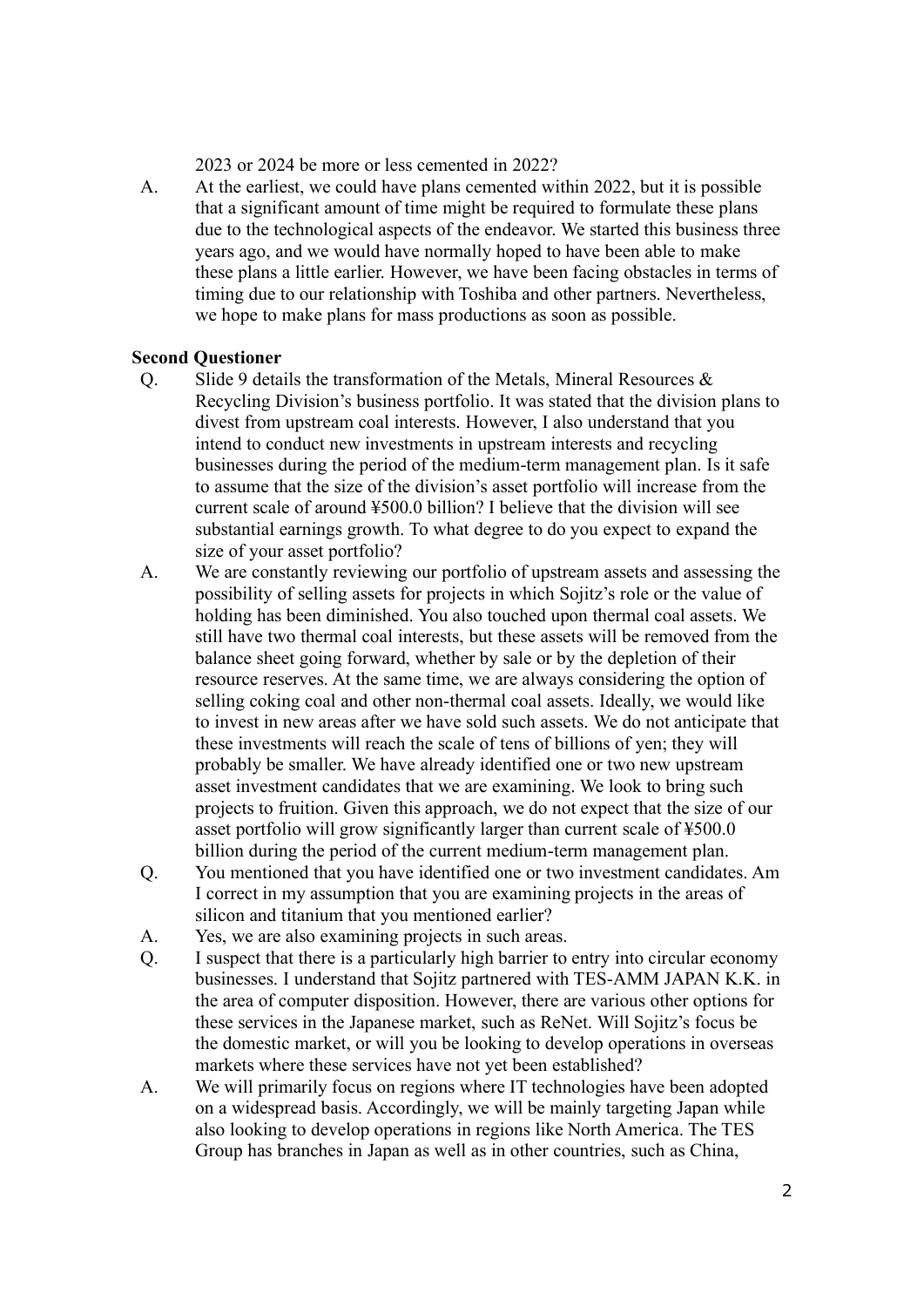Indonesia, India, and the United States. Moreover, the TES Group has expressed an interest is capitalizing on the reputation of Sojitz as a reliable and well-known partner in its efforts to approach customers with rigorous requirements for information security. The Japanese market will be the first target for our initiatives in partnership with the TES Group, and we also see the potential to introduce this partnership scheme into other markets, such as South Korea, Taiwan, and North America. Disposing of computer and server components involves reusing and recycling components when applicable and finally destroying them so that the metals used therein can be recovered. Determining which components can be used and which cannot is something that requires significant expertise, and this expertise is one way that we can differentiate our business from those of rivals. Moreover, this expertise can be applied to other markets. Our operations in this field are still quite small, but we look to grow them by incorporating technologies and pursuing crossorganizational coordination. We are not 100% confident in the success of these operations, but we sense great promise.

## **Third Questioner**

- Q. I was reviewing the presentation materials from the Sojitz IR Day event held three years ago, and I noticed that the 3D metal printer business was included among growth strategies even back then, and I suspect that the division has been steadily developing this business. I also understand that the Gregory Crinum coal mine is the main pillar of business for the Metals, Mineral Resources & Recycling Division. In this business, I believe that pit mining initiatives are moving forward and that the business is ready to be advanced to the next phase. I also seem to recall the division mentioning that strengthening trading functions would be one of its strategies at the time. When viewed from outside of the Company, it is hard to see how the earnings of the division's trading business have changed, especially given the trend toward decarbonization. Over the past three years, what has changed as part of your efforts to strengthen trading functions?
- A. We recognize that strengthening trading functions is a task that we will need to attend to. However, we also must acknowledge that, when considering the progress of IT and other operating environment changes, it will not be easy to uniformly strengthen all of our trading functions. When it comes to coal, for example, our customers are also able to use English to gain access to information in Australia and Canada, which means that the demand is decreasing for our functions in these countries. Conversely, when dealing with countries that speak other languages and in which it is more difficult to access information, such as Russia and Indonesia, we still receive requests from customers for Sojitz to act as an intermediary. The continuation of Sojitz's trading activities is thus not only important for boosting earnings, it also helps us find opportunities to develop new businesses or deal in new products. Accordingly, we plan to exercise the necessary trading functions in order to grow our trading operations while effectively controlling risks. In this manner, it could be said that we have moved away from our prior strategy of bolstering earnings from trading to adopt the new strategy of strengthening trading